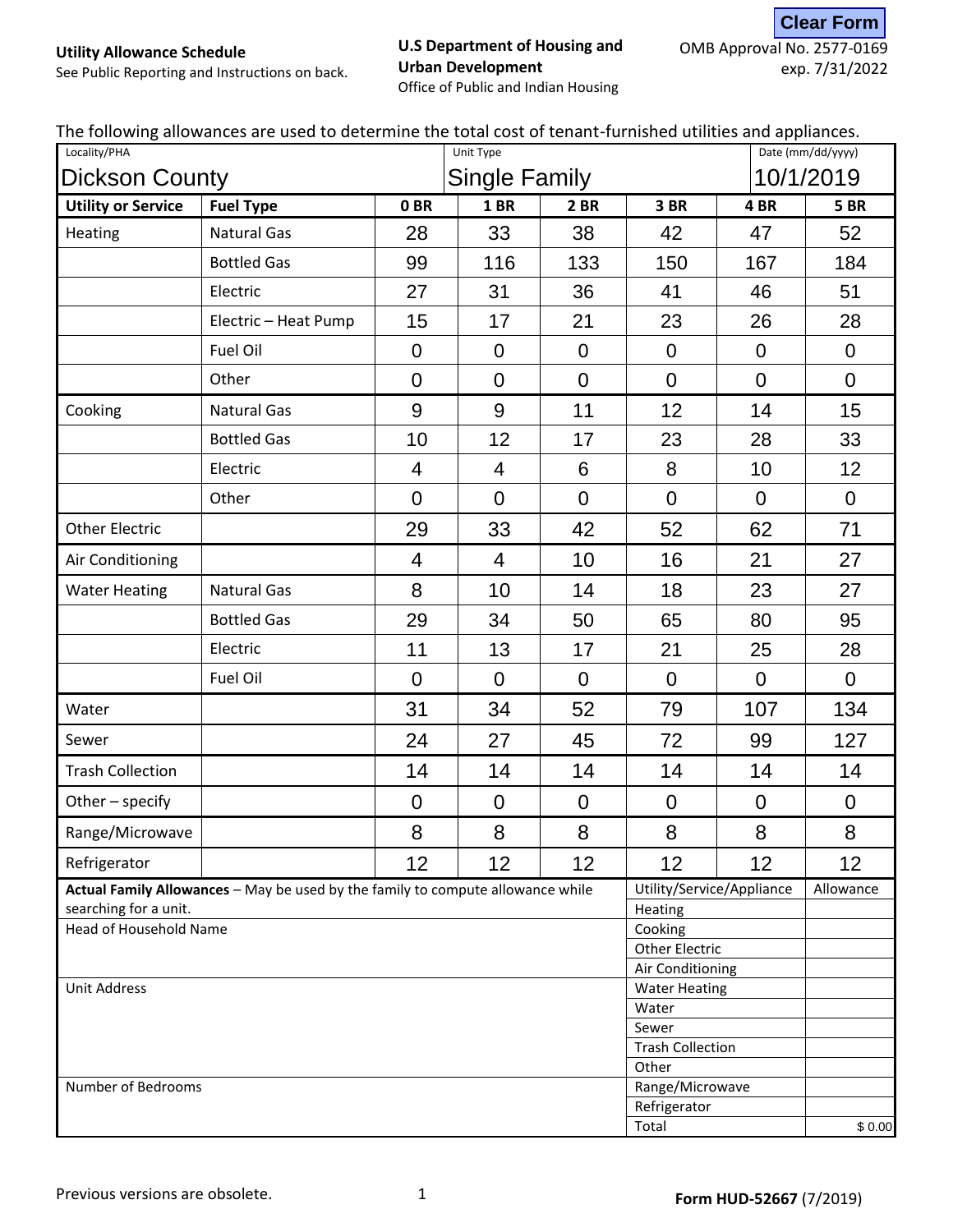#### **U.S Department of Housing and Urban Development**

See Public Reporting and Instructions on back.

Office of Public and Indian Housing

|  | The following allowances are used to determine the total cost of tenant-furnished utilities and appliances. |  |  |
|--|-------------------------------------------------------------------------------------------------------------|--|--|
|--|-------------------------------------------------------------------------------------------------------------|--|--|

| Locality/PHA              |                                                                                 | of corrante railingitoa a<br>Date (mm/dd/yyyy)<br>Unit Type |                                  |                |                                          |                           |                  |
|---------------------------|---------------------------------------------------------------------------------|-------------------------------------------------------------|----------------------------------|----------------|------------------------------------------|---------------------------|------------------|
|                           | <b>Dickson County</b>                                                           |                                                             |                                  |                | Low Rise Apartment (2-4 Units) 10/1/2019 |                           |                  |
| <b>Utility or Service</b> | <b>Fuel Type</b>                                                                | 0 <sub>BR</sub>                                             | 1BR                              | 2 BR           | 3BR                                      | 4BR                       | <b>5 BR</b>      |
| Heating                   | <b>Natural Gas</b>                                                              | 32                                                          | 37                               | 40             | 43                                       | 45                        | 48               |
|                           | <b>Bottled Gas</b>                                                              | 113                                                         | 133                              | 142            | 151                                      | 161                       | 170              |
|                           | Electric                                                                        | 17                                                          | 20                               | 26             | 31                                       | 37                        | 42               |
|                           | Electric - Heat Pump                                                            | 13                                                          | 16                               | 19             | 21                                       | 23                        | 25               |
|                           | Fuel Oil                                                                        | $\overline{0}$                                              | $\overline{0}$                   | $\overline{0}$ | $\overline{0}$                           | $\overline{0}$            | $\mathbf 0$      |
|                           | Other                                                                           | $\mathbf 0$                                                 | $\overline{0}$                   | $\Omega$       | $\overline{0}$                           | $\overline{0}$            | $\overline{0}$   |
| Cooking                   | <b>Natural Gas</b>                                                              | 9                                                           | $9\,$                            | 11             | 12                                       | 14                        | 15               |
|                           | <b>Bottled Gas</b>                                                              | 10                                                          | 12                               | 17             | 23                                       | 28                        | 33               |
|                           | Electric                                                                        | 4                                                           | 4                                | 6              | 8                                        | 10                        | 12               |
|                           | Other                                                                           | $\overline{0}$                                              | $\overline{0}$                   | $\overline{0}$ | $\overline{0}$                           | $\overline{0}$            | $\overline{0}$   |
| <b>Other Electric</b>     |                                                                                 | 26                                                          | 29                               | 37             | 45                                       | 53                        | 60               |
| Air Conditioning          |                                                                                 | 5                                                           | 6                                | 9              | 11                                       | 14                        | 17               |
| <b>Water Heating</b>      | <b>Natural Gas</b>                                                              | 8                                                           | 10                               | 14             | 18                                       | 23                        | 27               |
|                           | <b>Bottled Gas</b>                                                              | 29                                                          | 34                               | 50             | 65                                       | 80                        | 95               |
|                           | Electric                                                                        | 11                                                          | 13                               | 17             | 21                                       | 25                        | 28               |
|                           | Fuel Oil                                                                        | $\overline{0}$                                              | $\mathbf 0$                      | $\Omega$       | $\overline{0}$                           | $\overline{0}$            | $\overline{0}$   |
| Water                     |                                                                                 | 31                                                          | 34                               | 52             | 79                                       | 107                       | 134              |
| Sewer                     |                                                                                 | 24                                                          | 27                               | 45             | 72                                       | 99                        | 127              |
| <b>Trash Collection</b>   |                                                                                 | 14                                                          | 14                               | 14             | 14                                       | 14                        | 14               |
| Other - specify           |                                                                                 | $\boldsymbol{0}$                                            | $\boldsymbol{0}$                 | $\pmb{0}$      | $\boldsymbol{0}$                         | $\boldsymbol{0}$          | $\boldsymbol{0}$ |
| Range/Microwave           |                                                                                 | 8                                                           | 8                                | 8              | 8                                        | 8                         | 8                |
| Refrigerator              |                                                                                 | 12                                                          | 12                               | 12             | 12                                       | 12                        | 12               |
|                           | Actual Family Allowances - May be used by the family to compute allowance while |                                                             |                                  |                |                                          | Utility/Service/Appliance | Allowance        |
| searching for a unit.     |                                                                                 |                                                             |                                  |                | Heating                                  |                           |                  |
| Head of Household Name    |                                                                                 |                                                             | Cooking<br><b>Other Electric</b> |                |                                          |                           |                  |
|                           |                                                                                 |                                                             |                                  |                | Air Conditioning                         |                           |                  |
| <b>Unit Address</b>       |                                                                                 |                                                             | <b>Water Heating</b>             |                |                                          |                           |                  |
| Water                     |                                                                                 |                                                             |                                  |                |                                          |                           |                  |
| Sewer                     |                                                                                 |                                                             |                                  |                |                                          |                           |                  |
|                           |                                                                                 |                                                             |                                  |                | <b>Trash Collection</b>                  |                           |                  |
|                           |                                                                                 |                                                             |                                  |                | Other                                    |                           |                  |
| Number of Bedrooms        |                                                                                 |                                                             |                                  |                | Range/Microwave                          |                           |                  |
|                           |                                                                                 |                                                             |                                  |                | Refrigerator                             |                           |                  |
|                           |                                                                                 |                                                             |                                  |                | Total                                    |                           | \$0.00           |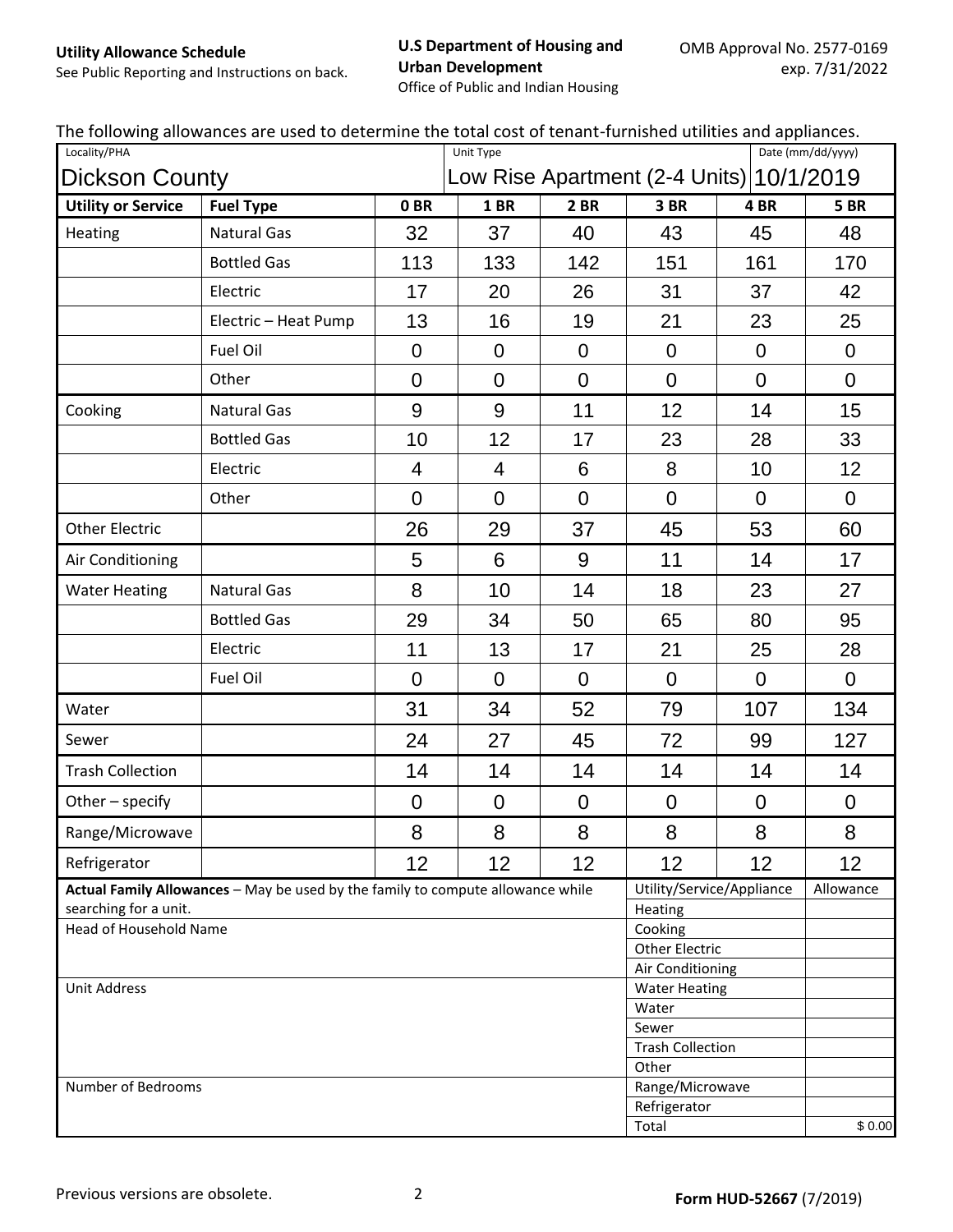#### **U.S Department of Housing and Urban Development**

See Public Reporting and Instructions on back.

Office of Public and Indian Housing

| $5.00$ and $1.000$ and $1.000$ and $1.000$ and $1.000$ and $1.000$ and $1.000$ and $1.000$ and $1.000$ and $1.000$ and $1.000$ and $1.000$ and $1.000$ and $1.000$ and $1.000$ and $1.000$ and $1.000$ and $1.000$ and $1.000$<br>Locality/PHA |                                                                                 | 0. CONTRAIS . QUINTING QU<br>Date (mm/dd/yyyy)<br>Unit Type |                |                         |                                              |                  |                  |
|------------------------------------------------------------------------------------------------------------------------------------------------------------------------------------------------------------------------------------------------|---------------------------------------------------------------------------------|-------------------------------------------------------------|----------------|-------------------------|----------------------------------------------|------------------|------------------|
| <b>Dickson County</b>                                                                                                                                                                                                                          |                                                                                 |                                                             |                |                         | Larger Apartment Bldgs. (5+ Units) 10/1/2019 |                  |                  |
| <b>Utility or Service</b>                                                                                                                                                                                                                      | <b>Fuel Type</b>                                                                | 0BR                                                         | <b>1 BR</b>    | 2 BR                    | 3 BR                                         | 4BR              | <b>5 BR</b>      |
| Heating                                                                                                                                                                                                                                        | <b>Natural Gas</b>                                                              | 19                                                          | 23             | 26                      | 30                                           | 33               | 36               |
|                                                                                                                                                                                                                                                | <b>Bottled Gas</b>                                                              | 69                                                          | 81             | 93                      | 105                                          | 117              | 129              |
|                                                                                                                                                                                                                                                | Electric                                                                        | 12                                                          | 14             | 18                      | 23                                           | 27               | 32               |
|                                                                                                                                                                                                                                                | Electric - Heat Pump                                                            | 10                                                          | 12             | 14                      | 16                                           | 18               | 20               |
|                                                                                                                                                                                                                                                | Fuel Oil                                                                        | $\mathbf 0$                                                 | $\overline{0}$ | $\overline{0}$          | $\mathbf 0$                                  | $\mathbf 0$      | $\mathbf 0$      |
|                                                                                                                                                                                                                                                | Other                                                                           | $\overline{0}$                                              | $\overline{0}$ | $\overline{0}$          | $\overline{0}$                               | $\overline{0}$   | $\overline{0}$   |
| Cooking                                                                                                                                                                                                                                        | <b>Natural Gas</b>                                                              | 9                                                           | 9              | 11                      | 12                                           | 14               | 15               |
|                                                                                                                                                                                                                                                | <b>Bottled Gas</b>                                                              | 10                                                          | 12             | 17                      | 23                                           | 28               | 33               |
|                                                                                                                                                                                                                                                | Electric                                                                        | 4                                                           | 4              | 6                       | 8                                            | 10               | 12               |
|                                                                                                                                                                                                                                                | Other                                                                           | $\overline{0}$                                              | $\mathbf 0$    | $\overline{0}$          | $\mathbf 0$                                  | $\overline{0}$   | $\overline{0}$   |
| <b>Other Electric</b>                                                                                                                                                                                                                          |                                                                                 | 23                                                          | 25             | 32                      | 38                                           | 45               | 51               |
| Air Conditioning                                                                                                                                                                                                                               |                                                                                 | 5                                                           | 6              | 8                       | 10                                           | 12               | 15               |
| <b>Water Heating</b>                                                                                                                                                                                                                           | <b>Natural Gas</b>                                                              | $\overline{7}$                                              | 8              | 11                      | 15                                           | 18               | 21               |
|                                                                                                                                                                                                                                                | <b>Bottled Gas</b>                                                              | 23                                                          | 27             | 40                      | 52                                           | 64               | 76               |
|                                                                                                                                                                                                                                                | Electric                                                                        | $9\,$                                                       | 11             | 14                      | 17                                           | 20               | 23               |
|                                                                                                                                                                                                                                                | Fuel Oil                                                                        | $\overline{0}$                                              | $\mathbf 0$    | $\overline{0}$          | $\overline{0}$                               | $\overline{0}$   | $\overline{0}$   |
| Water                                                                                                                                                                                                                                          |                                                                                 | 31                                                          | 34             | 52                      | 79                                           | 107              | 134              |
| Sewer                                                                                                                                                                                                                                          |                                                                                 | 24                                                          | 27             | 45                      | 72                                           | 99               | 127              |
| <b>Trash Collection</b>                                                                                                                                                                                                                        |                                                                                 | 14                                                          | 14             | 14                      | 14                                           | 14               | 14               |
| Other - specify                                                                                                                                                                                                                                |                                                                                 | $\boldsymbol{0}$                                            | $\pmb{0}$      | $\boldsymbol{0}$        | $\boldsymbol{0}$                             | $\boldsymbol{0}$ | $\boldsymbol{0}$ |
| Range/Microwave                                                                                                                                                                                                                                |                                                                                 | 8                                                           | 8              | 8                       | 8                                            | 8                | 8                |
| Refrigerator                                                                                                                                                                                                                                   |                                                                                 | 12                                                          | 12             | 12 <sub>2</sub>         | 12                                           | 12               | 12               |
|                                                                                                                                                                                                                                                | Actual Family Allowances - May be used by the family to compute allowance while |                                                             |                |                         | Utility/Service/Appliance                    |                  | Allowance        |
| searching for a unit.<br>Head of Household Name                                                                                                                                                                                                |                                                                                 |                                                             |                |                         | Heating<br>Cooking                           |                  |                  |
|                                                                                                                                                                                                                                                |                                                                                 |                                                             |                |                         | <b>Other Electric</b>                        |                  |                  |
|                                                                                                                                                                                                                                                |                                                                                 |                                                             |                |                         | Air Conditioning                             |                  |                  |
| <b>Unit Address</b>                                                                                                                                                                                                                            |                                                                                 |                                                             |                |                         | <b>Water Heating</b>                         |                  |                  |
|                                                                                                                                                                                                                                                |                                                                                 |                                                             |                |                         |                                              | Water            |                  |
|                                                                                                                                                                                                                                                |                                                                                 | Sewer                                                       |                |                         |                                              |                  |                  |
|                                                                                                                                                                                                                                                |                                                                                 |                                                             |                | <b>Trash Collection</b> |                                              |                  |                  |
| Number of Bedrooms                                                                                                                                                                                                                             |                                                                                 |                                                             |                |                         | Other<br>Range/Microwave                     |                  |                  |
|                                                                                                                                                                                                                                                |                                                                                 |                                                             |                |                         | Refrigerator                                 |                  |                  |
|                                                                                                                                                                                                                                                |                                                                                 |                                                             |                |                         | Total                                        |                  | \$0.00           |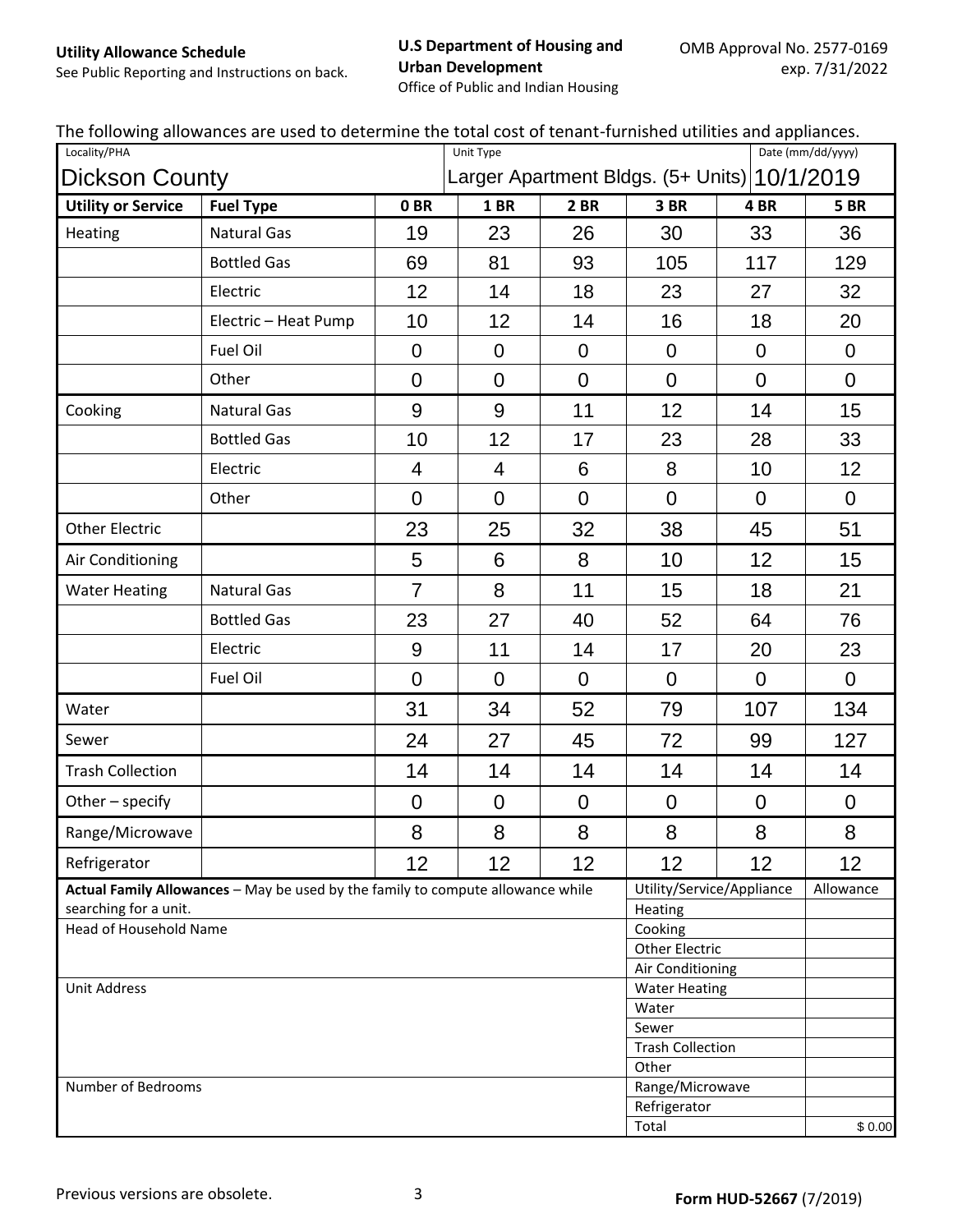#### **U.S Department of Housing and Urban Development**

See Public Reporting and Instructions on back.

Office of Public and Indian Housing

| Locality/PHA                                   | . Tonoming anomalities are asea to acteriumle the total cost or tenant rarmshea atmities and appliances.<br>Date (mm/dd/yyyy)<br>Unit Type |                                                     |                                  |                  |                         |                           |                  |
|------------------------------------------------|--------------------------------------------------------------------------------------------------------------------------------------------|-----------------------------------------------------|----------------------------------|------------------|-------------------------|---------------------------|------------------|
| <b>Dickson County</b>                          |                                                                                                                                            | Larger Apartments (Energy Star Certified) 10/1/2019 |                                  |                  |                         |                           |                  |
| <b>Utility or Service</b>                      | <b>Fuel Type</b>                                                                                                                           | 0 <sub>BR</sub>                                     | 1BR                              | 2 BR             | 3 BR                    | 4BR                       | <b>5 BR</b>      |
| Heating                                        | <b>Natural Gas</b>                                                                                                                         | 16                                                  | 19                               | 22               | 24                      | 27                        | 30               |
|                                                | <b>Bottled Gas</b>                                                                                                                         | 57                                                  | 67                               | 76               | 86                      | 96                        | 106              |
|                                                | Electric                                                                                                                                   | 10                                                  | 11                               | 15               | 19                      | 22                        | 26               |
|                                                | Electric - Heat Pump                                                                                                                       | 8                                                   | 10                               | 12               | 13                      | 15                        | 16               |
|                                                | Fuel Oil                                                                                                                                   | $\boldsymbol{0}$                                    | $\overline{0}$                   | $\overline{0}$   | $\overline{0}$          | $\overline{0}$            | $\overline{0}$   |
|                                                | Other                                                                                                                                      | $\overline{0}$                                      | $\overline{0}$                   | $\overline{0}$   | $\mathbf 0$             | $\overline{0}$            | $\overline{0}$   |
| Cooking                                        | <b>Natural Gas</b>                                                                                                                         | 8                                                   | 9                                | 10               | 11                      | 12                        | 14               |
|                                                | <b>Bottled Gas</b>                                                                                                                         | 8                                                   | 10                               | 14               | 19                      | 23                        | 27               |
|                                                | Electric                                                                                                                                   | 3                                                   | $\overline{4}$                   | 5                | $\overline{7}$          | 8                         | 10               |
|                                                | Other                                                                                                                                      | $\overline{0}$                                      | $\overline{0}$                   | $\overline{0}$   | $\overline{0}$          | $\overline{0}$            | $\mathbf 0$      |
| <b>Other Electric</b>                          |                                                                                                                                            | 20                                                  | 22                               | 27               | 33                      | 38                        | 43               |
| Air Conditioning                               |                                                                                                                                            | $\overline{4}$                                      | 5                                | $\overline{7}$   | 8                       | 10                        | 12               |
| <b>Water Heating</b>                           | <b>Natural Gas</b>                                                                                                                         | 5                                                   | $6\phantom{1}$                   | $9\,$            | 12                      | 15                        | 18               |
|                                                | <b>Bottled Gas</b>                                                                                                                         | 19                                                  | 22                               | 32               | 42                      | 52                        | 62               |
|                                                | Electric                                                                                                                                   | 8                                                   | $9\,$                            | 11               | 14                      | 16                        | 19               |
|                                                | Fuel Oil                                                                                                                                   | $\overline{0}$                                      | $\overline{0}$                   | $\Omega$         | $\overline{0}$          | $\overline{0}$            | $\mathbf 0$      |
| Water                                          |                                                                                                                                            | 31                                                  | 34                               | 52               | 79                      | 107                       | 134              |
| Sewer                                          |                                                                                                                                            | 24                                                  | 27                               | 45               | 72                      | 99                        | 127              |
| <b>Trash Collection</b>                        |                                                                                                                                            | 14                                                  | 14                               | 14               | 14                      | 14                        | 14               |
| Other - specify                                |                                                                                                                                            | $\boldsymbol{0}$                                    | $\boldsymbol{0}$                 | $\boldsymbol{0}$ | $\mathbf 0$             | $\boldsymbol{0}$          | $\boldsymbol{0}$ |
| Range/Microwave                                |                                                                                                                                            | 8                                                   | 8                                | 8                | 8                       | 8                         | $\,8\,$          |
| Refrigerator                                   |                                                                                                                                            | 12                                                  | 12                               | 12 <sub>2</sub>  | 12                      | 12                        | 12               |
|                                                | Actual Family Allowances - May be used by the family to compute allowance while                                                            |                                                     |                                  |                  |                         | Utility/Service/Appliance | Allowance        |
| searching for a unit.                          |                                                                                                                                            |                                                     |                                  |                  | Heating                 |                           |                  |
| Head of Household Name                         |                                                                                                                                            |                                                     | Cooking<br><b>Other Electric</b> |                  |                         |                           |                  |
|                                                |                                                                                                                                            |                                                     |                                  |                  | Air Conditioning        |                           |                  |
| <b>Unit Address</b>                            |                                                                                                                                            |                                                     |                                  |                  | <b>Water Heating</b>    |                           |                  |
| Water                                          |                                                                                                                                            |                                                     |                                  |                  |                         |                           |                  |
| Sewer                                          |                                                                                                                                            |                                                     |                                  |                  |                         |                           |                  |
|                                                |                                                                                                                                            |                                                     |                                  |                  | <b>Trash Collection</b> |                           |                  |
| Other<br>Number of Bedrooms<br>Range/Microwave |                                                                                                                                            |                                                     |                                  |                  |                         |                           |                  |
| Refrigerator                                   |                                                                                                                                            |                                                     |                                  |                  |                         |                           |                  |
|                                                |                                                                                                                                            |                                                     |                                  |                  | Total                   |                           | \$0.00           |